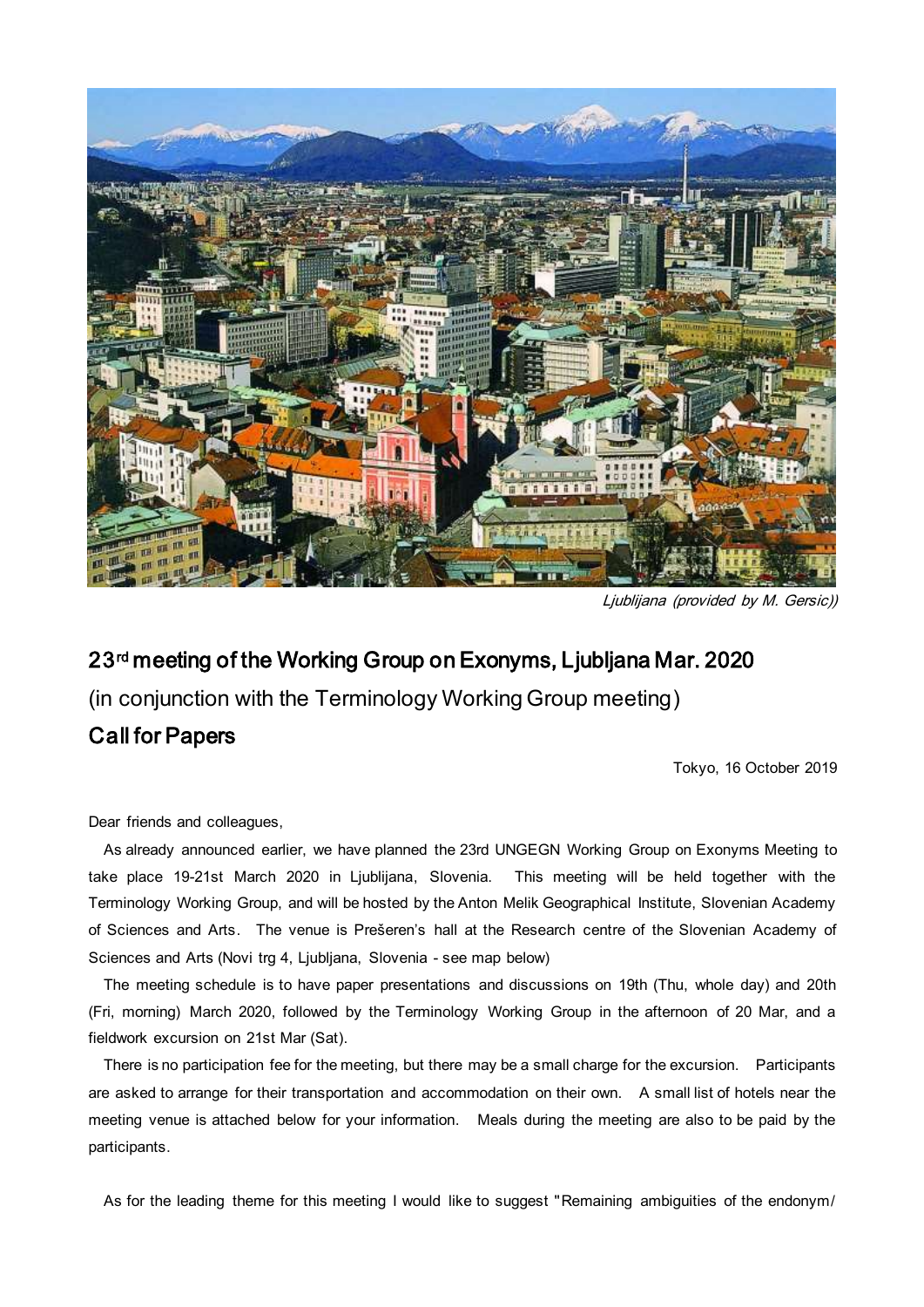exonym divide". Notions such as "exonymoids" and "endonymoids" have been suggested in the past, where do they fit in the scheme of things? Would a proposition of a "third term" in addition to endonym and exonym be useful?

 As usual in the previous meetings, any other topics connected with exonyms are also welcome, such as more practical case studies on implementing existing resolutions on exonyms. You are also very welcome to introduce a new topic that needs to attract our interest in your opinion. And you are of course always welcome to report about your own projects connected with exonyms. At the moment we don't have plans on publishing a book containing the proceedings, but probably we can collate the papers into a pdf file and make it available to the public.

 The Terminology Working Group meeting will consider definitions of bilingualism & multilingualism as well as continued open discussion on proposals to the glossary, and making progress against the docket of glossary terms.

 As always, the meeting is by no means confined to Working Group or UNGEGN members (if such membership existed). Everybody interested is very welcome.

Best Regards,

Kohei Watanabe, convenor of exonym WG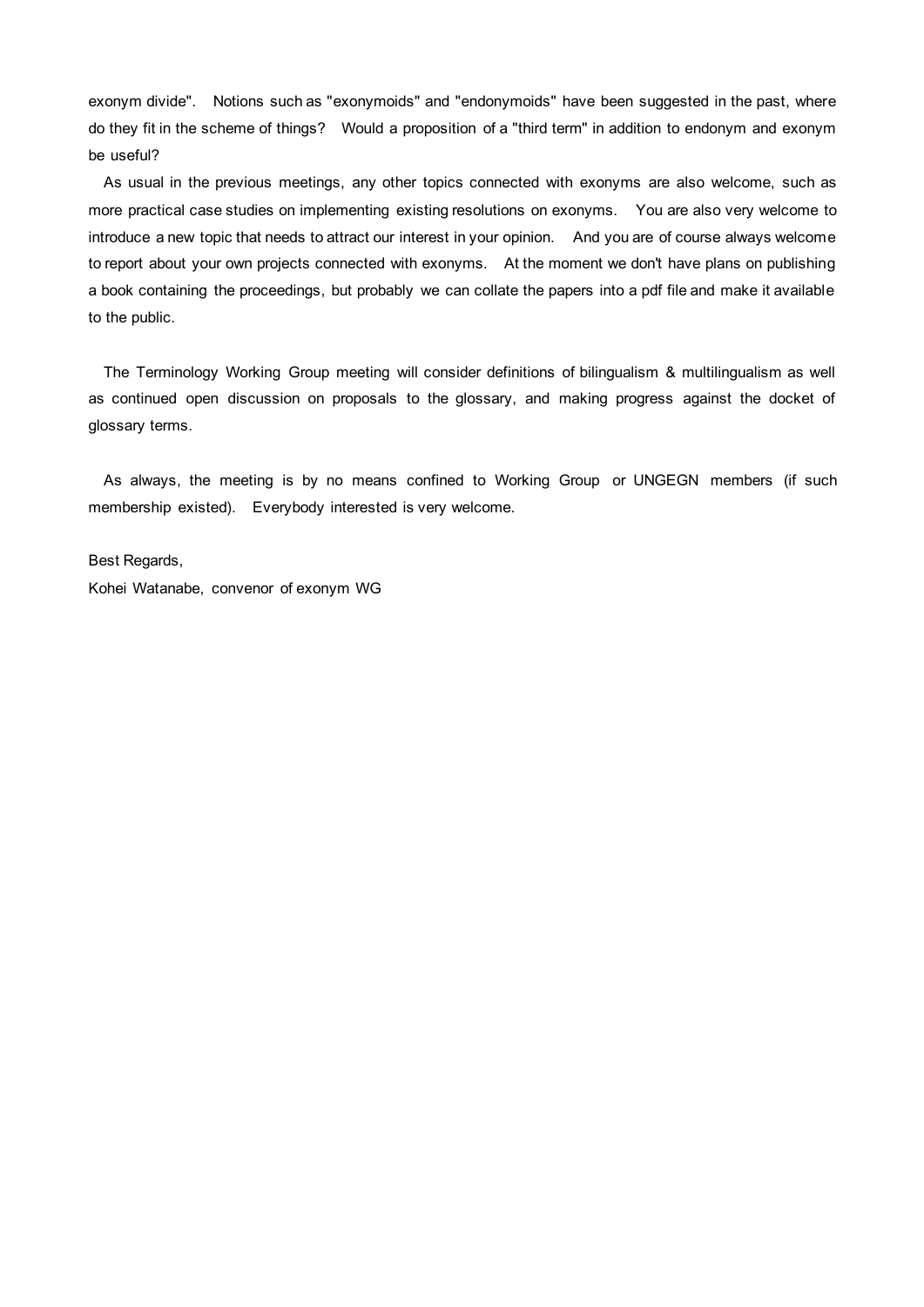#### Registration

 Please register for participation, excursion and paper presentation by using the form sheet attached and return this sheet by email by 2 Feb 2020 at the latest (earlier will be appreciated).

#### **Deadlines**

2 Feb 2020: Registration for meeting and excursion, announcing paper title

8 Mar 2020: Full paper submission (The full papers will be disseminated to all participants some days before the meeting).



#### Accommodation:

Please mind that reserving accommodation is your own responsibility.

Map above shows locations of potential accommodation. The closest hotels are Antiq Palace and Hotel Mrak.